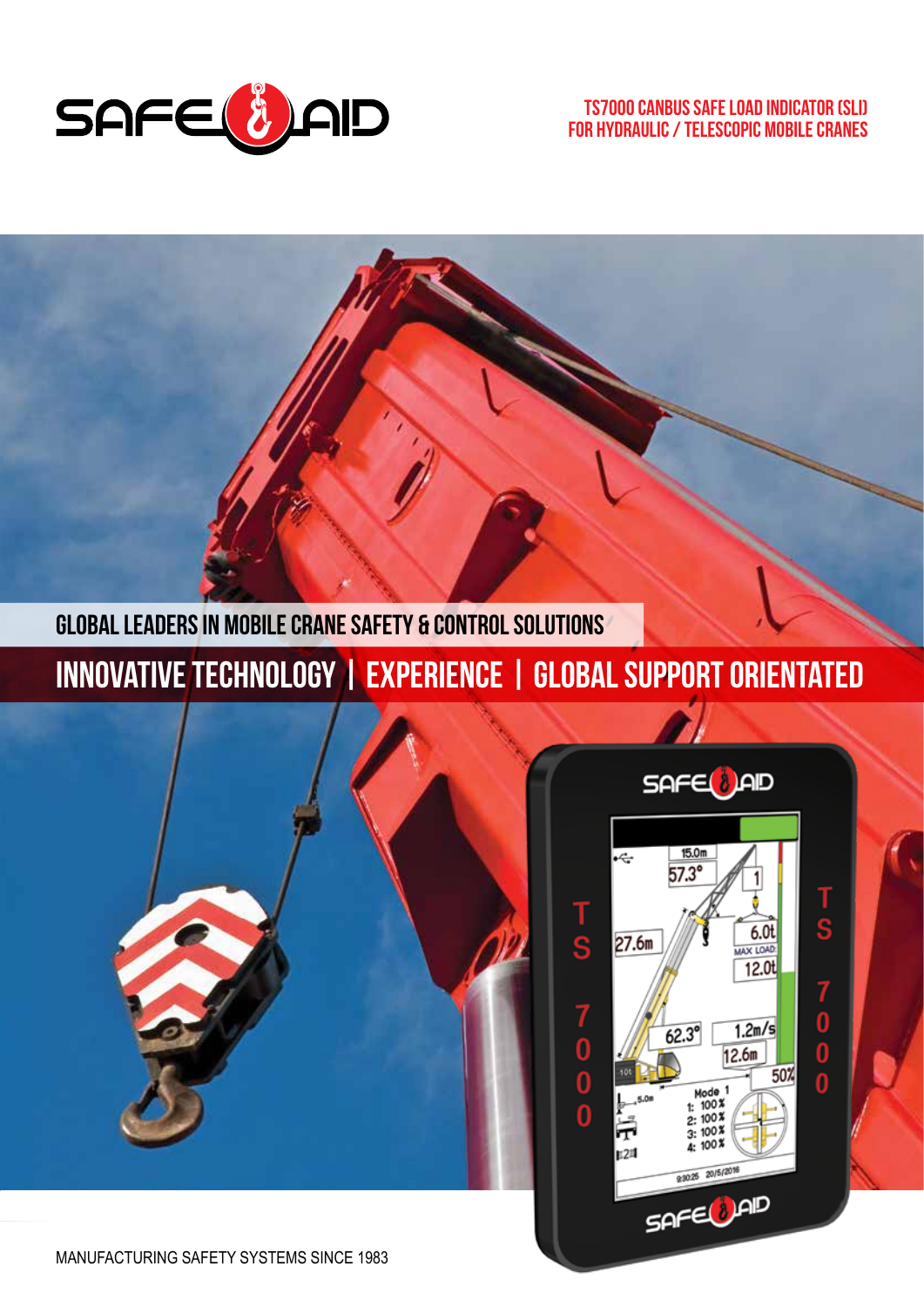# **UNEQUIVOCALLY THE MOST ADVANCED CRANE SAFETY SLI CONTROL SOLUTION**

- Comprehensive load chart memory
- Rated Capacity as MAX load
- Lifted load
- Radius with accurate deflection factoring
- Percentage of rated capacity % utilisation
- Main boom length
- Angles main boom and jibs
- Telescoping positioning visual
- 90% & 100% visual & audible warning
- Wind speed
- Outrigger monitoring
- Slew positioning
- On screen crane level monitoring / tilt monitoring
- Data logging

The Safe-Aid TS7000 system is an industry-proven Safe Load Indicator and Safe-Aid is a market leader in safety and control systems for Mobile Telescopic and Lattice cranes.

As one of the leading innovators in technology based crane safety systems since 1983 and with years of experience in the field of Safe Load Indication, we pride ourselves in the most up-to-date hardware and software incorporated into the TS7000 Safe-Aid SLI.

Product and system consists of all hardware, consistently updated software, improvement and enhancement upgrades, robust sensors and the tried and tested TS7000 7-inch Human Machine Interface console.

Safe-Aid is service and quality inspired and our team is committed to safety, reliability & leading edge technology in the crane industry. Long term and established relationships with our clients is a barometer of our success and more so, our clients' confidence in our products.

#### **ADVANTAGES OF INSTALLING A TS7000 SLI**

- Excellent HMI console with superb operator friendly interface supports simplistic operator interaction
- Self diagnostic capability
- Fault reporting as either virtual error message or codes
- Simplified, seamless calibration of all parameters
- Vibration proof and tested at extreme temperatures, including high humidity
- Custom software integration (if required)
- PLC "Real time" integration enabled via CANbus (optional)
- Multiple Telescopic Sections may be monitored and/or controlled
- "On Screen" momentary overide
- Override keyswitch with intelligent monitoring and logging
- Event recording data logging enabled
- User limits may be defined by the operator or supervisor / rigging personnel
- High accuracy accelerometers utilized for measurement of angles
- Streamlined enhancements to fault finding process

#### **SAFE-AID TS7000 SUPPORTS A LARGE SET OF SLI APPLICATION FEATURES**

- Measurement of force using piston and rod side pressure transducers with PSRT (Pressure Spike Restrictor Technology) • Force (load) may also be measured using a running rope dynamometer for older cranes - easy and reduced time
- on installation.
- Wireless outrigger monitoring
- Supports crane levelling and setup
- Support for additional jibs and inserts
- Rigging mode enabled
- Wind speed integration
- Telescoping sychronously or asychronously
- Boom section locking & unlocking monitoring and positioning
- Multiple winches
- 3rd layer device underwind winch lowering limiter
- Angle deduction deflection (2 accelerometers)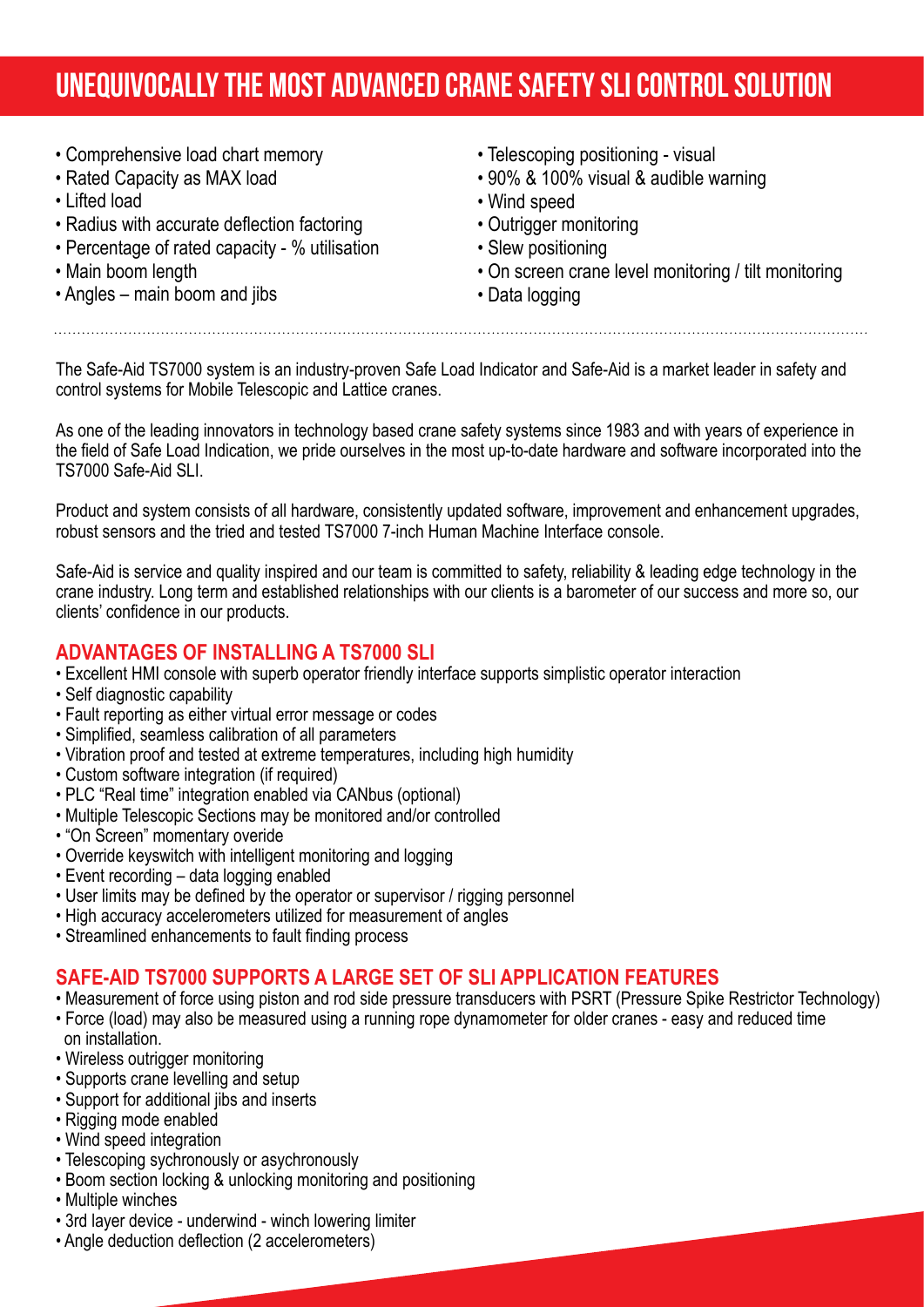## **safe-aid sli lifespan cycle support**

### **Crane definition**

- Load Chart
- Crane Geometry
- Serial Number
- Inspection
- Software Initiation
- Retrofit or OEM Prototype

### **System calibration**

- Radius deflection factoring
- Load Accuracy Trimming
- Length / Angle Calibration
- Sensor Calibration
- Menu Driven Settings Adjusted

### **Crane commissioning**

- Load Testing
- Minor Adjustments
- Operation with Weights
- Sign off

### **Service & update**

- Regularly Service
- Regularly Calibrate
- Software Enhancements
- Hardware Upgrades
- Maintenance Support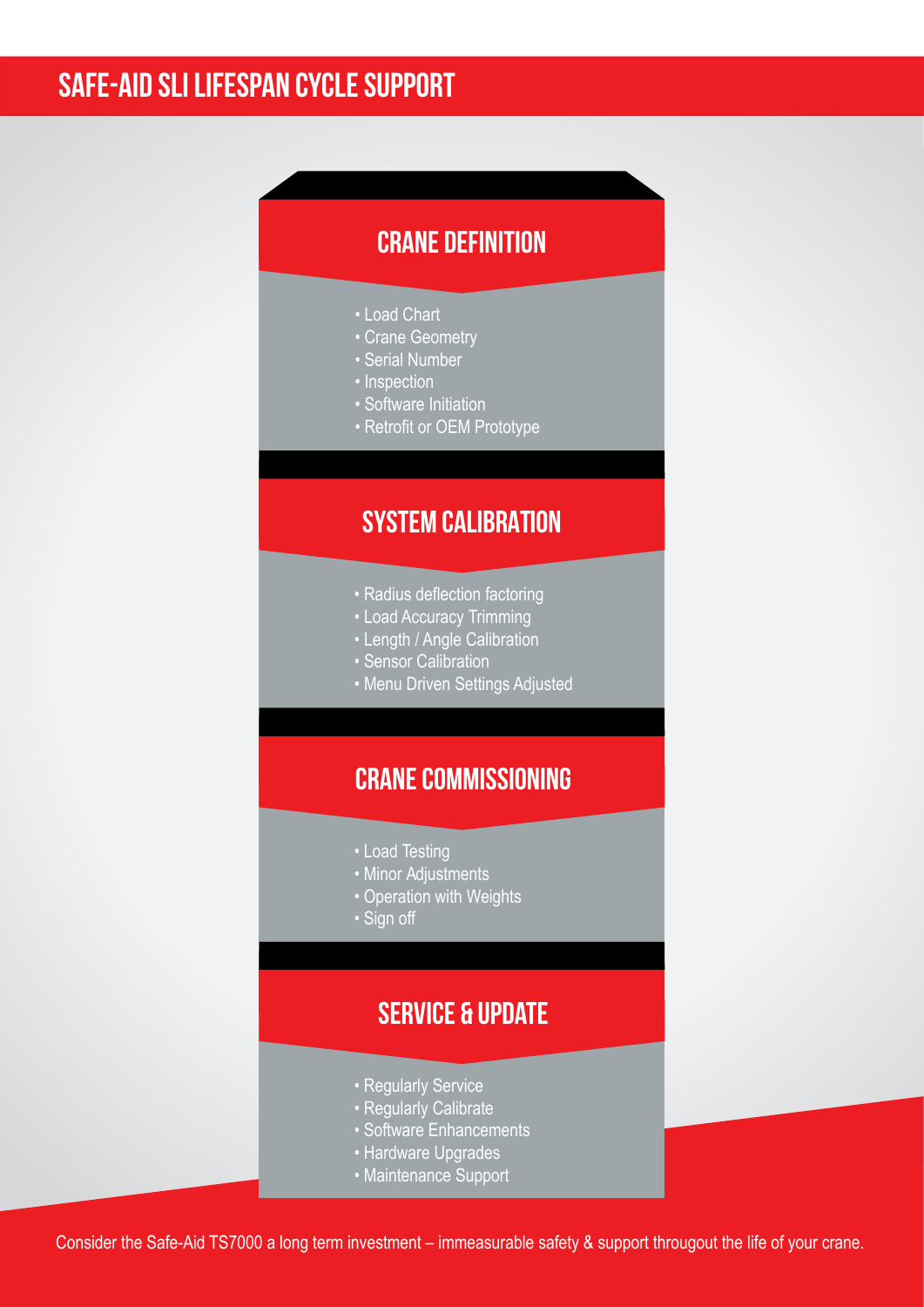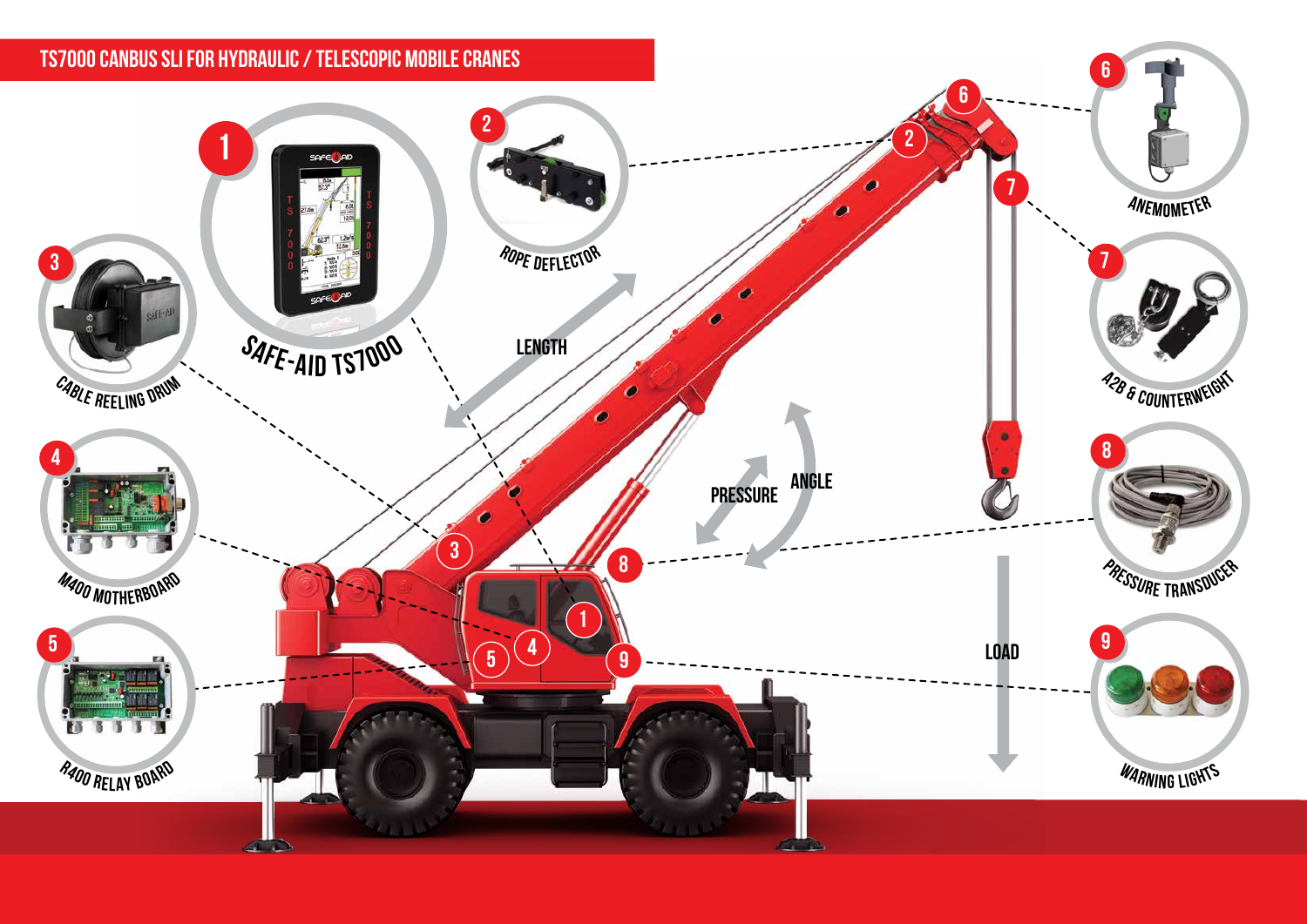# **SAFE-AID TS7000 SLI SYSTEM BASIC SCHEMATIC**



## **SAFE-AID TS7000 CRANE LOG REPORT**

|                                                                                                |                  |             | <b>Crane Event Report</b>                                                           |                               |                                                                               |
|------------------------------------------------------------------------------------------------|------------------|-------------|-------------------------------------------------------------------------------------|-------------------------------|-------------------------------------------------------------------------------|
| <b>Equipment Description / Plant ID</b><br>S/N: 1763                                           |                  |             | DownLoad Date / Time<br>16 Feb 2016 12:50:20:pm                                     |                               |                                                                               |
| <b>MAIN BOOM OUTRIGGERS FULL</b>                                                               |                  |             |                                                                                     | Event: On : Program Selection | Override.:No                                                                  |
| Date:16 Feb 2016 09:42:34:am                                                                   |                  |             | Boom Length:9.5m                                                                    |                               | Area Sw.:Open                                                                 |
| Reeving:8                                                                                      |                  |             | Jib Length:0.0m                                                                     |                               | Non Fly Deduction:0.0t                                                        |
| FlyFitted:No                                                                                   |                  |             | Radius:5.5m                                                                         |                               | Fly Deduction:0.0t                                                            |
| RatedCapacity:17.8t<br>LiftedLoad:0.4t                                                         |                  |             | Main Ang.: 36.7*<br>Aux. Ang.: 0.0°                                                 |                               | WindSpeed:0.0Km/h<br>Wind Limit:0.0Km/h                                       |
| Tele #1: 0%                                                                                    | 0.0 <sub>m</sub> | Tele #3: 0% | 0.0 <sub>m</sub>                                                                    | Tele #5: 0%                   | 0.0 <sub>m</sub>                                                              |
| Tele #2: 0%                                                                                    | 0.0 <sub>m</sub> | Tele #4: 0% | 0.0 <sub>m</sub>                                                                    | Tele #6: 0%                   | 0.0 <sub>m</sub>                                                              |
| OutRigger #1:In                                                                                | OutRigger #2:In  |             | OutRigger #3:In                                                                     | OutRigger #4:In               |                                                                               |
| <b>MAIN BOOM OUTRIGGERS FULL</b><br>Date: 16 Feb 2016 09:42:38:am<br>Reeving:8<br>FlyFitted:No |                  |             | Event: On : Reeving Selection<br>Boom Length:9.5m<br>Jib Length:0.0m<br>Radius:5.5m |                               | Override.:No<br>Area Sw.:Open<br>Non Fly Deduction:0.0t<br>Fly Deduction:0.0t |
| RatedCapacity:17.8t                                                                            |                  |             | Main Ang.: 36.7°                                                                    |                               | WindSpeed:0.0Km/h                                                             |
|                                                                                                |                  |             |                                                                                     |                               | 9 <sub>1</sub><br>i Q.<br>市.<br><b>Q</b>                                      |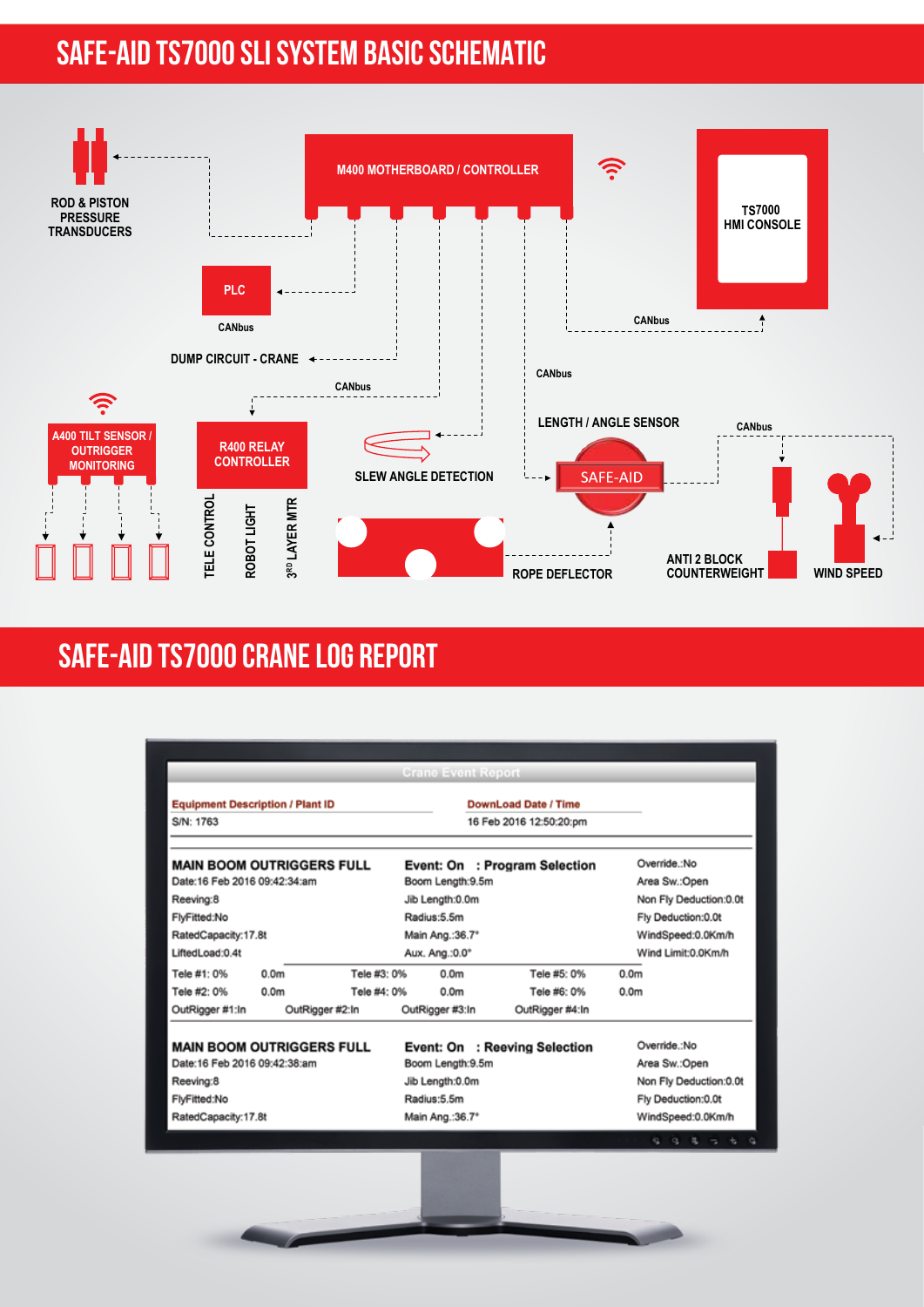# **TECHNICAL SPECIFICATIONS**

#### **TS7000 DISPLAY UNIT**

- Single Multi-Layered Circuit Board 4 layers
- 7" TFT Colour Capacitive Touch LCD
- Graphical Colour Screen 256,000 Colours
- Display Resolution 800 x 480 Pixels
- 91 x 152mm Viewing Area
- Aluminium Bezel Fitted to Powder Coated Sheet Metal Enclosure
- Replaceable Transparent Touch Screen Protection Sticker
- USB A Port for Software Upgrade or Data Logging
- CAN Bus or MOD Bus Communication
- Real Time Clock for Data and Error Logging Timestamps
- 1 x Optically Isolated Digital Input
- 1 x High Side Driver
- 85dB Buzzer
- External USB Connector for Data Logging (Optional)
- IP55 Protection (BS7262 5.7)
- Outside Dimensions 145 x 203 x 55mm (L x W x H)

#### **M400 MOTHERBOARD**

- Single Multi-Layered Circuit Board 2 Layers
- Phoenix Contact Spring Terminals
- 10 36VDC Input Voltage
- Fuse Protected Input Voltage 2Amp
- 4 x Optically Isolated Digital Inputs (Optional) (PNP or NPN User Selectable)
- 1 x Load Cell Input (mV Input)
- 4 x Inputs Built in any Combination of 4-20mA or 0 5VDC Analogue Input
- 1 x 10Amp Relay Output (Potential Free Contact)
- with Fault Reporting (Dump/Auto/Cut Off) 10Amp Fuse
- 3 x 10Amp Relay Outputs (Potential free contacts) 3 x 5Amp Fuses
- Monitored & Fuse Protected Key Switch Input for Dump/Auto Cut Off Relay
- USB A Port for Software Upgrade
- CAN Bus and/or 2.4Ghz Wireless(Optional) Communication
- IP66 Glass Fibre Reinforced Polyester Enclosure
- Outside Dimensions 220 x 120 x 100mm (L x W x H)

#### **PRESSURE SENSOR**

- 4-20mA Output
- 0 600 Bar Measuring Range
- IP67 M12 Connector
- 1/4 NPT High Pressure Hydraulic Fitting
- Pressure Spike Restriction
- Outside Dimensions 50 x 22 x 22mm (L x W x H)

#### **ANEMOMETER / WIND SPEED METER** *(OPTIONAL)*

- Measuring Range 0.5 to 50 Meters per Second (2 200 Kilometres per Hour)
- Black Technical Plastic body with Robust Flexible Rotor
- High Quality Stainless Steel Bearings
- Self Levelling Mounting Bracket
- IP65 Environmental Protection
- Outside Dimensions 125 x 125 x 315mm (L x W x H)

#### **BOOM TIP JUNCTION BOX – A-2-B AND TELESCOPE SEQUENCE SWITCH**

- Single Layered Circuit Board
- Phoenix Contact Spring Terminals
- Two A-2-B Connections
- One Telescope Sequence Switch Connection
- 4 Core Boom Length Cable Connection
- Outside Dimensions 75 x 80 x 65mm (L x W x H)

### **CABLE REELING DRUM**

- IP66 Cast Aluminium Enclosure with Powder Coated Steel Reel and Galvanised Spring Assembly
- Twin Spring Driven Cable Reel with Anti-Run Back Feature to Prevent Damage to Spring if Cable is broken
- Simple Boom Length Cable Replacement Procedure
- Length Measurement using Potentiometer with Resistor Pull U Feature to detect Open Circuit
- Angle Measurement Using a High Sensitivity Multi Axis Accelerometer (Accuracy ±0.1°)
- 2 x Load Cell Input (mV Input)
- 2 x 0 5 VDC Inputs(Standard) or 2 x 4-20mA Inputs (Optional)
- 3 Analog Inputs Maximum can be Configured and used Simultaneously
- 1x 4K7 Sensing Input for Anti-2-Block Input
- (Can be Built as Optional Optically Isolated Digital Input)
- 3 x Optically Isolated Digital Inputs (PNP or NPN User Selectable)
- CAN Bus and/or 2.4Ghz Wireless(Optional) Communication

• Outside Dimensions 160 x 75 x 60mm (L x W x H) Excluding Gland and Plug Entries

#### **R400 INPUT OUTPUT BOARD** *(OPTIONAL)*

- Single Multi-Layered Circuit Board 2 Layers
- Phoenix Contact Spring Terminals
- 10 36VDC Input Voltage
- 6 x 10Amp Relay Outputs (Potential Free Contacts)
- 6 x 5Amp Fuses
- 8 x Optically Isolated Digital Inputs with LED Status Indication (PNP or NPN User Selectable)
- USB A Port for Software Upgrade
- CAN Bus and/or 2.4Ghz Wireless(Optional) Communication
- IP66 Glass Fibre Reinforced Polyester Enclosure
- Outside Dimensions 220 x 120 x 100mm (L x W x H)

#### **RUNNING ROPE DEFLECTOR UNIT** *(OPTIONAL)*

- Rugged Galvanised OR Stainless Steel Assembly
- Oilon (Nylon) OR Steel Pulleys with Twin Bearings to Prevent Rope Damage and for Longevity
- Oilon (Nylon) Sleeves to Facilitate Easy Removal of Load Cell and Shafts
- Individually Designed with 1.5t Load Cell to Suit Crane Specifications
- Load Cell Bridge Resistance 350Ω + 4Ω
- Load Cell Rated Output ±1mV/V
- Load Cell Maximum Excitation 15 VDC
- Measuring Range As per crane manufacturers Maximum Single Line Pull Specifications
- IP67 Military Specification Connector on Load Cell
- Splash Cover over Load Cell Assembly to Prevent Build-up of Grease etc.



#### **LEGAL COMPLIANCES**

The TS7000 Safe Load Indicator meets and exceeds the standards as set out in the ISO 10245-2:2014, British Standard BS7262:1990 & SANS 578-2:2008.